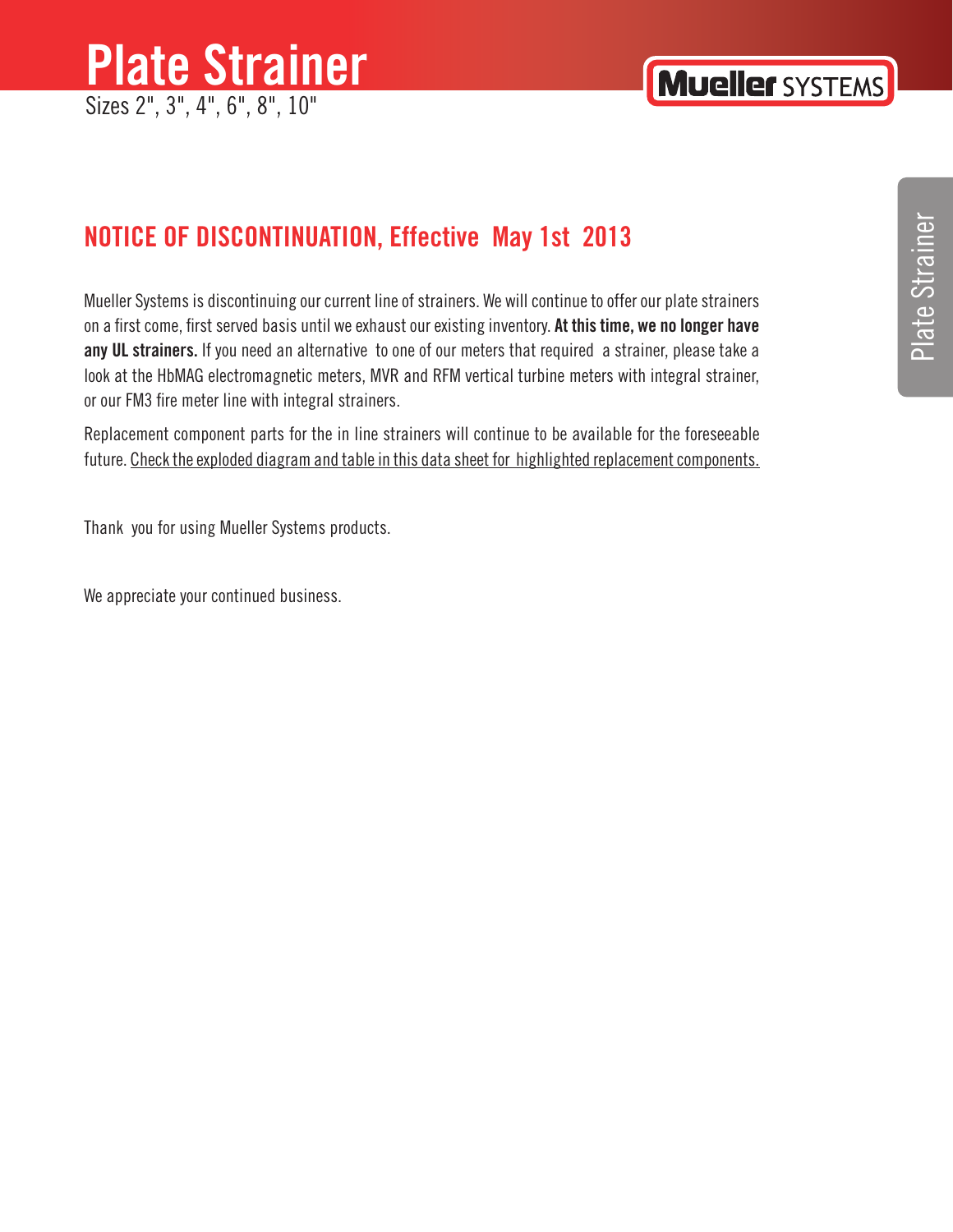## **Plate Strainer** Sizes 2", 3", 4", 6", 8", 10"

## **Mueller SYSTEMS**

#### **Features**

**APPLICATIONS:** Designed for installation with water meters to help protect against damage caused by debris in the pipeline, and to reduce turbulence and distortions.

**CONSTRUCTION:** Durable bronze for 2"-6" sizes; epoxy cast iron for 8" and 10" sizes.

**OPERATION:** Installed upstream of the meter. Optional drain plugs for periodic flushing. Stainless steel strainer has an area of two times nominal inlet opening for minimal flow restriction.

**MAINTENANCE:** Easy access and in-line service of strainer element.

**CONNECTIONS:** End flanges for 2" through 6" sizes are ANSI class 150 standard and for 8" and 10" sizes are ANSI class 125 standard.



**Plate Strainer**

#### **Dimensions and Weights**



| Size          | ייף          | 3"         | 4"          | 6"           | 8"           | 10"              |
|---------------|--------------|------------|-------------|--------------|--------------|------------------|
| A             | $6 - 1/2"$   | 6"         | $7 - 1/2"$  | 9"           | 10"          | 12 <sup>11</sup> |
| $\parallel$ B | $5 - 3/4"$   | $7 - 3/4"$ | $ 9-1/4"$   | $11 - 1/2$ " | $14 - 1/16"$ | $ 18-3/4"$       |
| l C           | $2 - 13/16"$ | $3 - 7/8"$ | $14 - 5/8"$ | 6"           | 71           | $8 - 1/4"$       |
| Weight        | $16 - 1/2$   | 26         | 40          | 80           | 150          | 220              |

NOTE: Weights are approximate and in pounds.

## Materials and Specifications

| SI7FS                           | $2$ ", $3$ ", $4$ ", $6$ ", $8$ ", $10$ "                             |
|---------------------------------|-----------------------------------------------------------------------|
| <b>MAXIMUM WORKING PRESSURE</b> | 175 PSI                                                               |
| CASE                            | Bronze, 2" to 6"<br>Epoxy coated cast iron, 8" to 10"                 |
| <b>COVER</b>                    | Bronze, 2" to 6"<br>Epoxy coated cast iron, 8" to 10"                 |
| GASKET                          | Accopac                                                               |
| <b>STRAINER</b>                 | Stainless steel                                                       |
| <b>BOLTS</b>                    | Stainless steel                                                       |
| <b>END FLANGES</b>              | 2" to 6" ANSI class 150 standard<br>8" to 10" ANSI class 125 standard |
|                                 |                                                                       |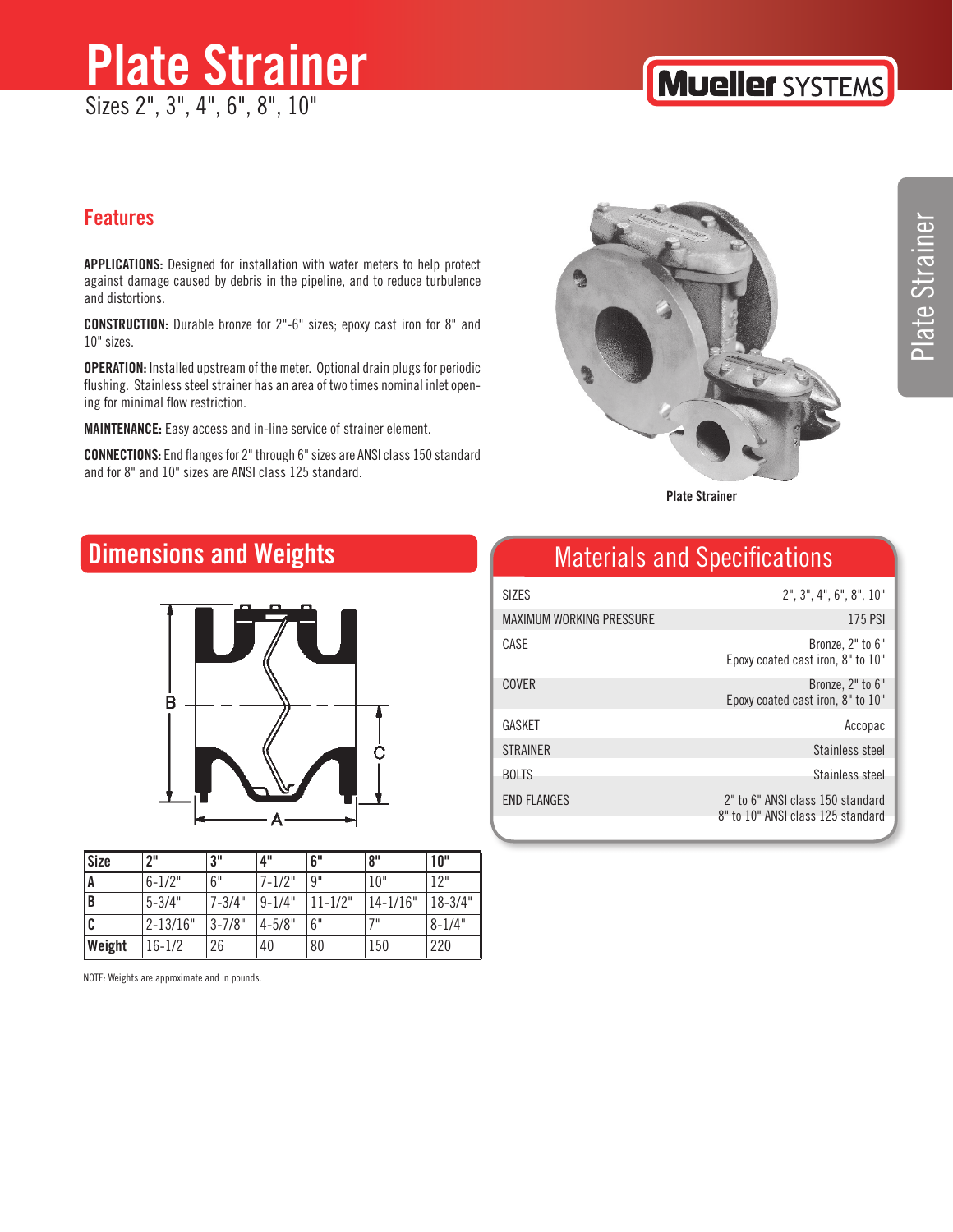# **Mueller SYSTEMS**

## **Plate Strainer** Parts

Sizes 2", 3", 4", 6", 8", 10"

Plate Strainer Plate Strainer



| Ref. | <b>Description</b>       | $2^{\rm H}$ | יופ      | 4"       | 6"         | 8"         | 10"        |
|------|--------------------------|-------------|----------|----------|------------|------------|------------|
| No.  |                          | Model       | Model    | Model    | Model      | Model      | Model      |
|      | <b>Complete Assembly</b> | 53164       | 54940    | 55940    | 56940      | 57940      | 58840      |
| 1    | Case                     | 53165       | 54911    | 55941    | 56941      | 57941E     | 58841E     |
| 2    | Cover                    | 53166       | 54942    | 55942    | 56942      | 57942E     | 58842E     |
| l 3  | Case Bolt                | 90010(6)    | 90073(6) | 90065(8) | 90073 (10) | 90121 (12) | 90243 (14) |
| 4    | <b>Case Gasket</b>       | 53168       | 54943    | 55943    | 56943      | 57943      | 58843      |
| 5    | Screen                   | 53167       | 54944    | 55944    | 56944      | 57944      | 58844      |

Note: If more than one part is required per assembly, quantity is noted after part number (in parentheses).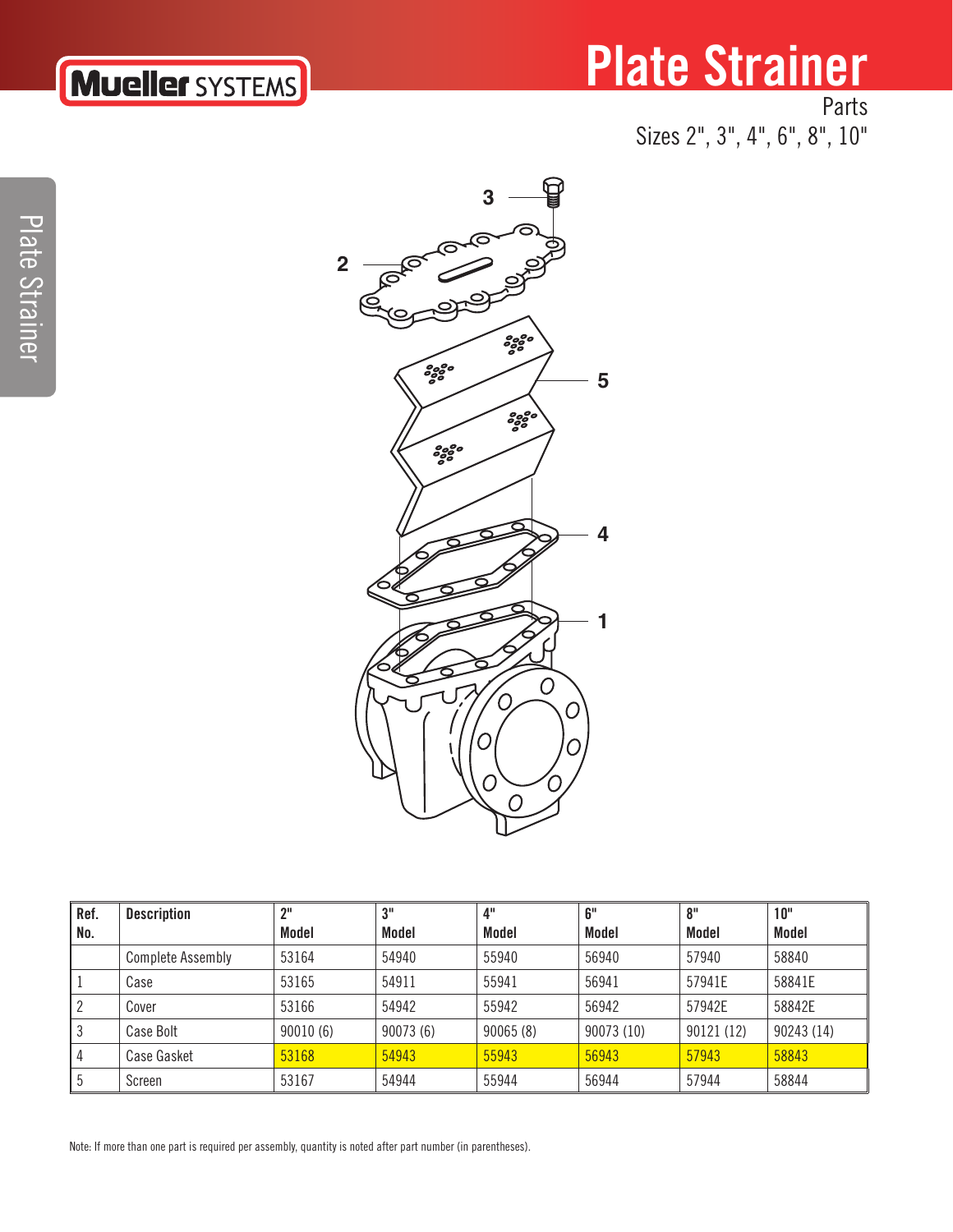

#### **Features**

**APPLICATIONS:** For use on approved meters used on fire service connections to public water supplies, or similar one-directional, high-flow applications.

**CONFORMANCE TO STANDARDS:** UL listed for fire line application. FM Approved.

**CONSTRUCTION:** Corrosion resistant, fusion bonded epoxy coated steel and cover with a 304 stainless steel strainer.

**OPERATION:** Installed upstream of the meter, and includes drain plugs for periodic flushing. The stainless steel screen has more than six times the equivalent open area of the inlet pipe, which helps minimize head loss at high flow rates.

**MAINTENANCE:** Designed for easy access and in-line servicing of strainer element.

**CONNECTIONS:** End flanges are AWWA Class D.



UL Strainer

#### **Dimensions and Weights**



| Dim. | l 3" Model  | 4" Model    | <b>6" Model</b> | 8" Model     | 10" Model     |
|------|-------------|-------------|-----------------|--------------|---------------|
| IL1  | $14 - 1/8"$ | 21"         | 126-7/8"        | $131 - 1/4"$ | 30"           |
| L2   | 10"         | $10 - 5/8"$ | $11 - 1/4"$     | 13"          | $14 - 1/2"$   |
| L3   | $20 - 5/8"$ | 20-5/8"     | 22-3/8"         | 25-1/16"     | $129 - 5/16"$ |
| 70   | 120         | 232         | 560             | 570          |               |

NOTE: Performance curves are typical only and NOT a guarantee of performance.

### Materials and Specifications

| SI7FS                           | $3$ ", $4$ ", $6$ ", $8$ ", $10$ "                   |
|---------------------------------|------------------------------------------------------|
| <b>MAXIMUM WORKING PRESSURE</b> | 175 PSI                                              |
| <b>TEMPERATURE RANGE</b>        | 33F to 130F                                          |
| <b>STANDARDS</b>                | UL Listed and FM Approved.                           |
| CASE                            | <b>Fusion Bonded Epoxy Coated Steel</b>              |
| <b>COVER</b>                    | <b>Fusion Bonded Epoxy Coated Steel</b>              |
| <b>STRAINER</b>                 | 304 Stainless steel with 25<br>diameter perforations |
| <b>BOLTS</b>                    | Zinc plated.                                         |
| <b>FND FLANGES</b>              | AWWA Class D                                         |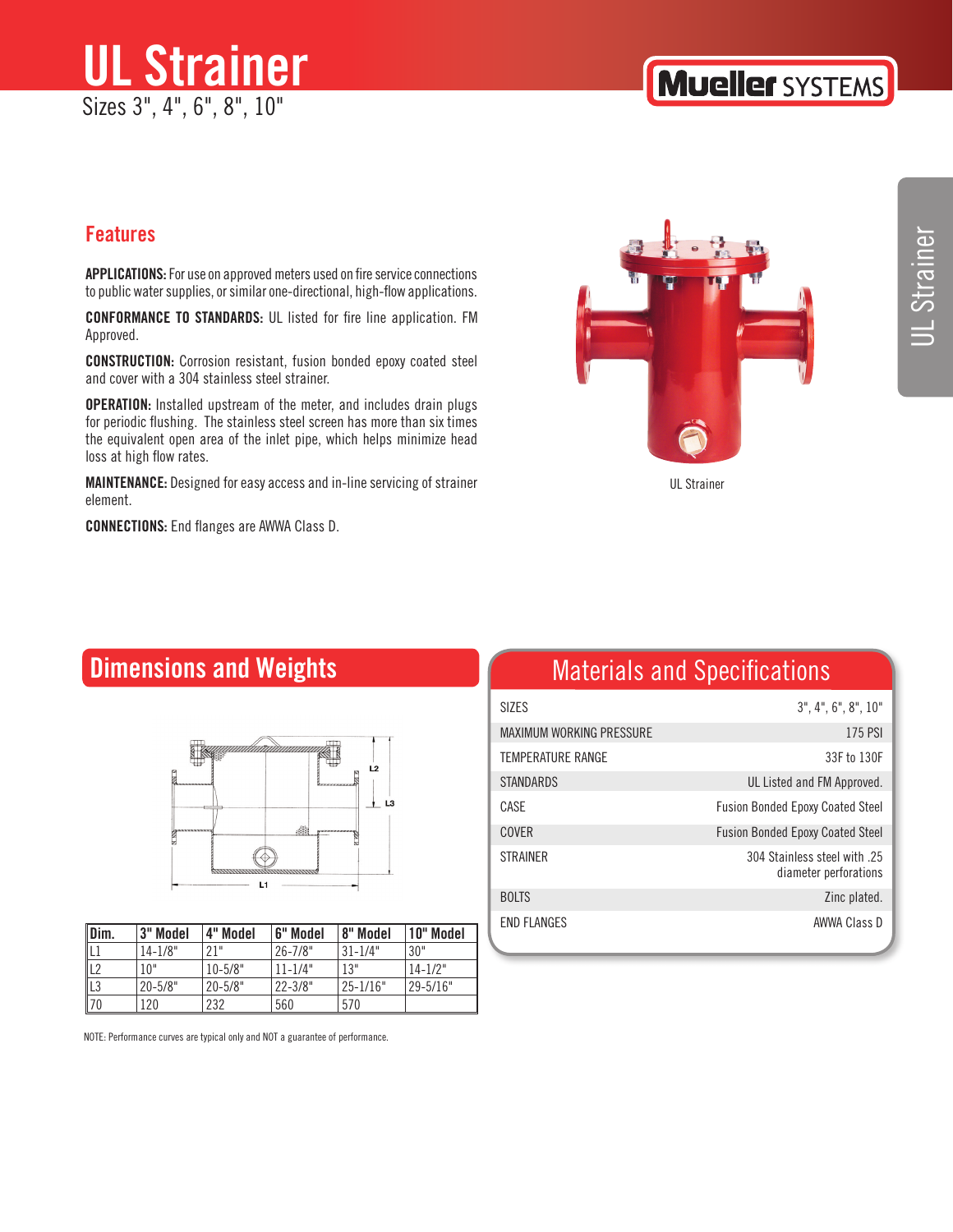

# **Plate Strainer**

0 100 200 300 400 500 600 700 800

**Flow Rate (GPM)**

\*

0 500 1000 1500 2000 2500 3000

**Flow Rate (GPM)**

Parts Sizes 2", 3", 4", 6", 8", 10"

\*

## **Performance Performance**

**4" (100mm) Headloss**

**8" (200mm) Headloss**

5

 $0<sub>L</sub>$ 

**Headloss (psi)**

Headloss (psi)

**Headloss (psi)**

Headloss (psi)

5



NOTE: Performance curves are typical only and NOT a guarantee of performance.

| <b>Description</b> | २" Model | Model<br>A II   | <b>CH M</b><br>Model | 8" Model           | 10" Model     |
|--------------------|----------|-----------------|----------------------|--------------------|---------------|
| Coated<br>∟DOXV    | 54930    | 55020<br>຺ຉຉໟຉຩ | 56930                | EJOOO<br>793U<br>◡ | EOOO<br>ჂᲒᲒᲙᲡ |

Note: Individual parts are not available. \*Complete Assembly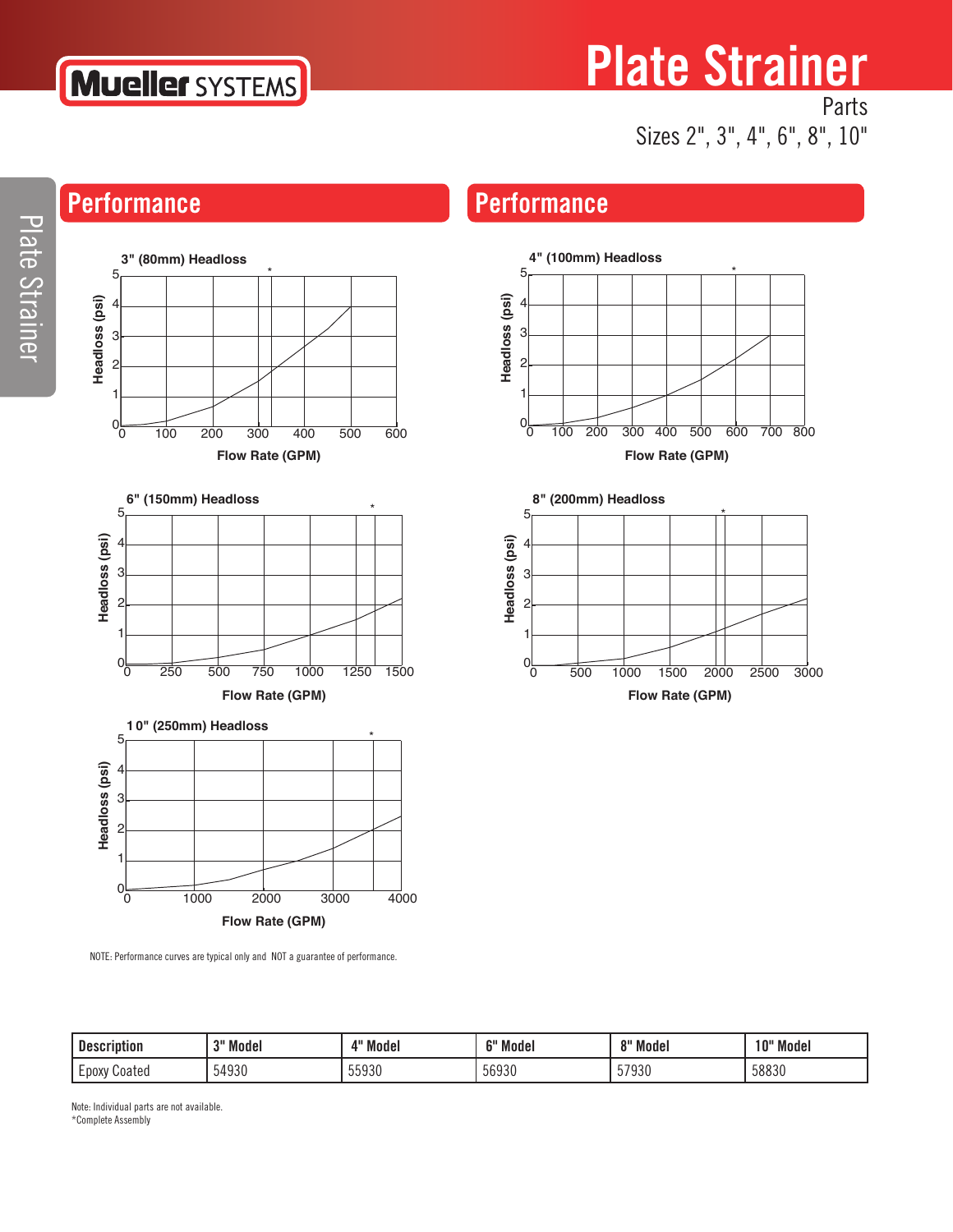## **UL Strainer** For Turbine Meters

Sizes 4", 6", 8", 10"

#### **Features**

**APPLICATIONS:** For use on approved meters used on fire service connections to public water supplies, or similar one-directional, high-flow applications.

**CONFORMANCE TO STANDARDS:** UL listed for fire line application.

**CONSTRUCTION:** Durable painted cast iron case and cover with a stainless steel strainer. Epoxy coating optional.

**OPERATION:** Installed upstream of the meter, and includes drain plugs for periodic flushing. The stainless steel screen has more than four times the equivalent open area of the inlet pipe, which helps minimize head loss at high flow rates.

**MAINTENANCE:** Designed for easy access and in-line servicing of strainer element.

**CONNECTIONS:** End flanges are ANSI class 125 standard.



#### Materials and Specifications

| <b>SIZES</b>                    | $4$ ", $6$ ", $8$ ", $10$ " |
|---------------------------------|-----------------------------|
| <b>MAXIMUM WORKING PRESSURE</b> | 175 PSI                     |
| <b>TEMPERATURE RANGE</b>        | 33F to 130F                 |
| <b>STANDARDS</b>                | <b>UL</b> Listed            |
| CASE                            | Cast Iron                   |
| <b>COVER</b>                    | Cast Iron                   |
| <b>STRAINER</b>                 | <b>Stainless Steel</b>      |
| <b>BOLTS</b>                    | <b>Stainless Steel</b>      |
| <b>END FLANGES</b>              | ANSI class 125 standard     |